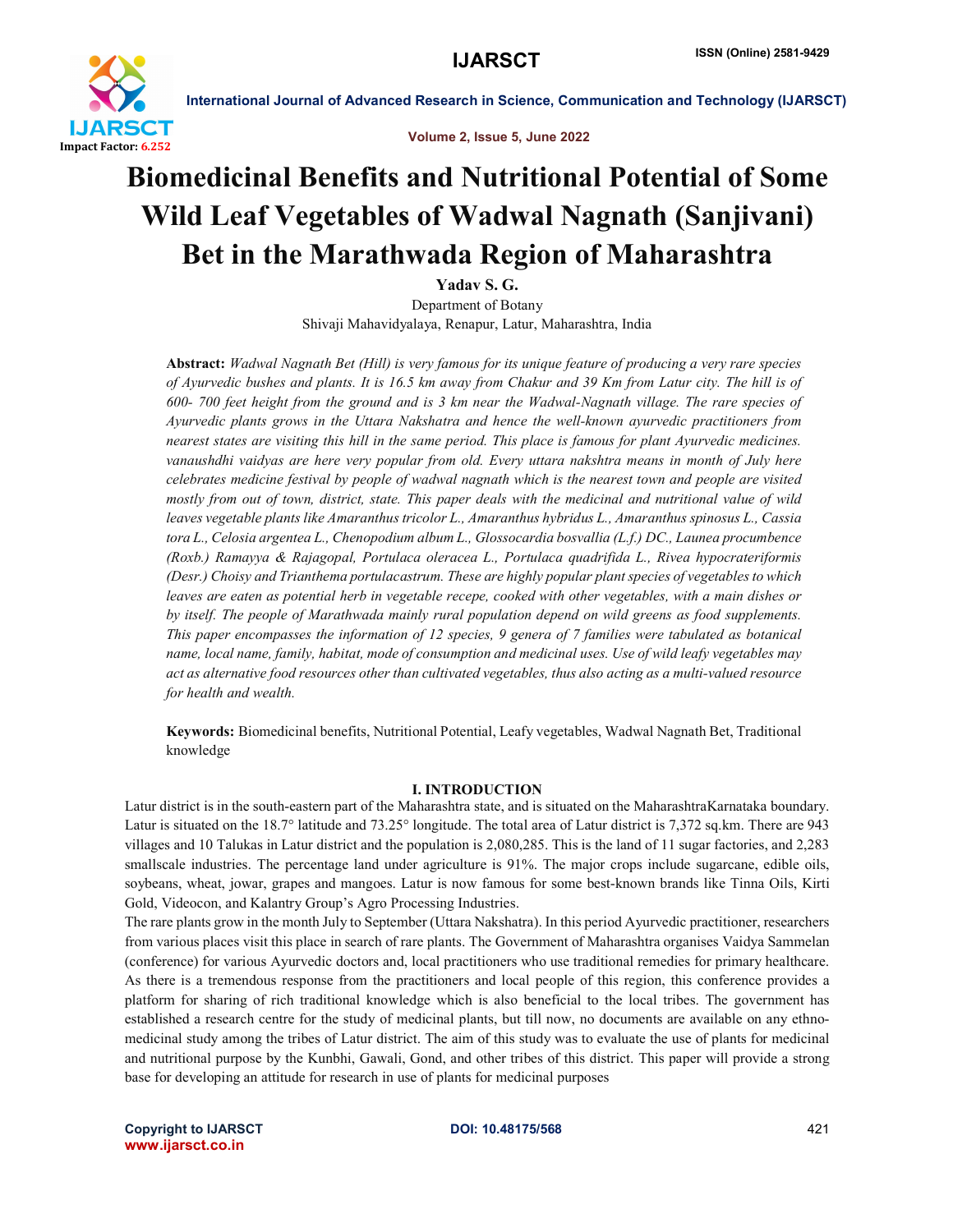

#### Volume 2, Issue 5, June 2022

Wild edible plants are largely ignored in land use planning and implementation, economic development, and biodiversity conservation. Wild edible plants related traditional knowledge is rapidly eroding.

Documentation of traditional knowledge regarding wild edible plants limited compared to medicinal plants (Uprety Y, 2012). In Marathwada, a limited work has been carried out by botanists. In Marathwada region, the data of floristic composition has been collected by (Naik 1999). The work of documentation of traditional knowledge of wild edible leafy vegetables remains untouched (Prashanth Kumar and Shiddamallayya, 2014). Hence the present documentation of traditional knowledge of wild leafy vegetables of Marathwada region is to create awareness in the public and further research by scientific community.

# 1.1 Study Area

The Sanjivani Bet (Wadwal Nagnath Bet) is known for rare species of Ayurvedic bushes and plants. This place is 16.5 km away from Chakur and 39 Km from Latur city. The height of this hill is of 600-700 feet height from the ground and it is 3 km away from Wadwal Nagnath village.

# 1.2 Methodology

Ethno-botanical information was documented through semi structured questionnaires; key informant interviews, frequent interactions and discussion with the local villagers, mainly from local vaidya, cowboys, farmers and housewives. The questions focused to be primarily on the local name of the plant, knowledge of the uses of plants in the past and present for consumption, collection, mode of food preparations. Sometimes collected plants were taken to old age people of village to authenticate the edibility. The collection of plant specimens from the field along with digital photography and field notes for further processing for herbarium tecniques use by (Survase and Dhabe, 2013) and taxonomical identification. Botanical identification of the collected species has been carried out by using floras (Naik, 1999) and herbarium specimens of the Institute, which is internationally recognized with acronym Dr.Babasaheb Ambedkar Marathwada University Herbarium Aurangabad.

### 1. Amaranthus hybridus L. (Amaranthaceae)

### Local name: Rajgira

Medicinal Uses: Amaranth leaves are rich in vitamin A and a cup can meet 97% of your daily need for this antioxidative vitamin. They are also full of flavonoid polyphenolic antioxidantslike beta-carotene, zeaxanthin, and lutein which provide a protective layer against oxidative stress caused by free radicals. A tea mode from the leaves is astrigent. It is used in the Intestinal bleeding, diarrhoa, excessive menustration (Tanaka and Nakao S. 1976).

Consumption Mode: Leafy Amaranths are rarely consumed raw (like salad). The modes of preparation are diverse: (47% of surveyed people consume the leaves boiled with or without cereal-based meal like couscous); but when that is feasible, 94% of the interviewed people use Amaranth leafy stems in groundnut sauce. The species A. hybridus are cooked directly with other sauce or meal component whereas others (A. spinosus) need precooking (one or several boiling and rinsing before adding into a sauce or meal). The precooking is supposed to help to eliminate or to reduce some antinutrient factors such as phytic acids or oxalates (Hilou A. et. al. 2016). A. hybridus is used in both ways depending on season (precooking during dry season and direct cooking during rainy season). For precooking, the leaves are first cooked in a great volume of water and then the precooked leaves are dewatered.

# 2. Amaranthus spinosus L. (Amaranthaceae)

### Local name: Katemath

Medicinal Uses: Amaranth is a nutritious, gluten-free grain that provides plenty of fiber, protein and micronutrients. It has also been associated with a number of health benefits, including reduced inflammation, lower cholesterol levels and increased weight loss.

Consumption Mode: The leaves and stems of Amaranthus spinosus are eaten raw or cooked as spinach. Remove the spines in older plants. Seed are easy to harvest and very nutritious.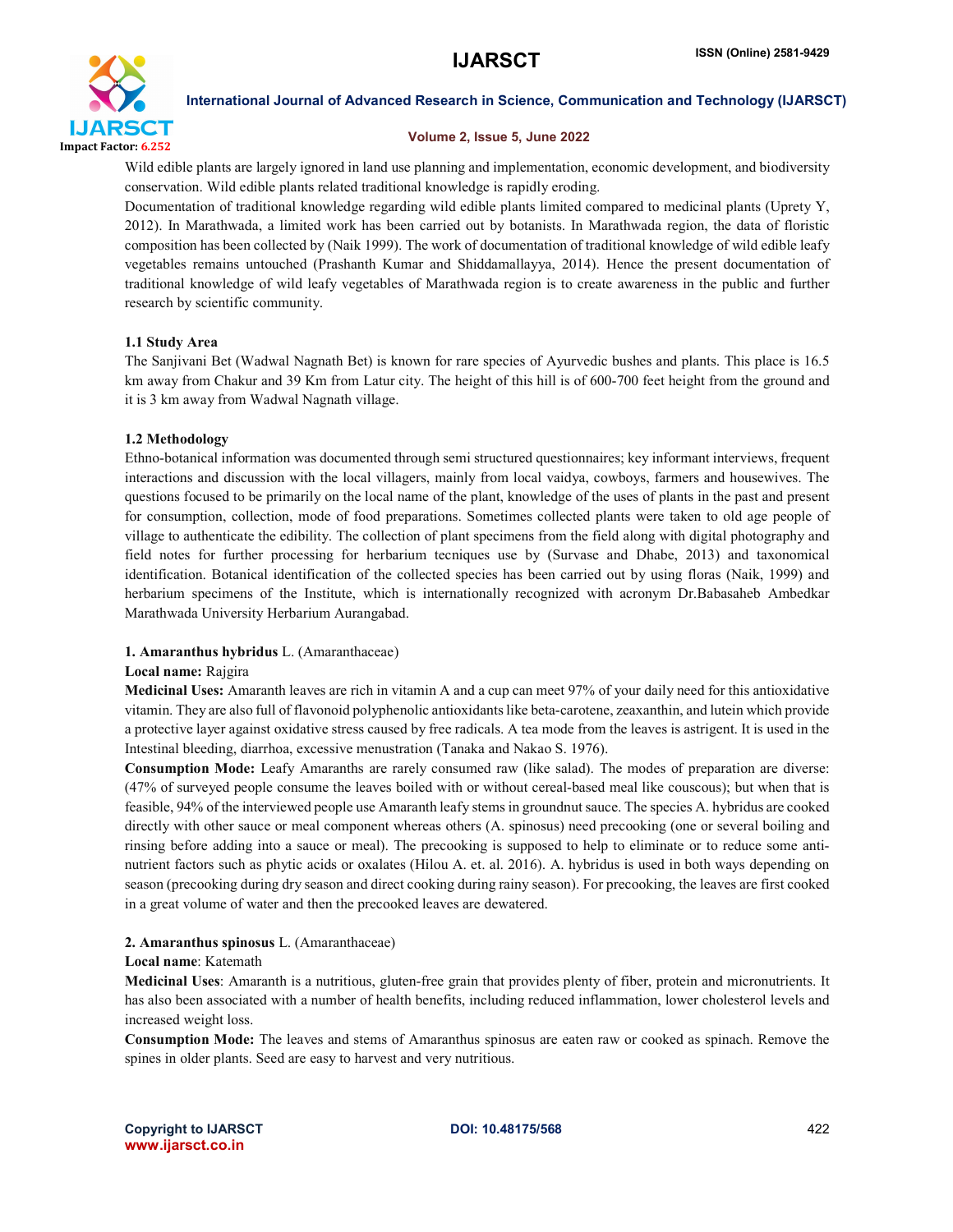

#### Volume 2, Issue 5, June 2022

3. Amaranthus tricolor L. (Amaranthaceae)

Local name: Tandulja

Medicinal uses: Leaves - raw or cooked. Often used at the young seedling stage, they are also cooked as spinach and have a very mild flavour. An excellent hot weather substitute for spinach. The leaves contain about 3.5% protein, 0.25% fat, 6.6% carbohydrate, 3.1% ash, 24mg iron per 100g, 464mg calcium per 100g; they are rich in vitamin A and have a fair content of vitamins B1 and C. On a zero moisture basis 100g of the leaves contains up to 2441mg calcium, 1008mg phosphorus, 51mg iron, 34mg sodium, 4475mg potassium, 37,623 micrograms beta-carotene equivalent, 0.68mg thiamine, 2.37mg riboflavin, 11.48mg niacin and 730mg ascorbic acid. The crisp interior of large stems makes a tasty vegetable. It can be eaten raw or cooked as an asparagus substitute. Seed - cooked. Very small, about 1mm in diameter, but easy to harvest and very nutritious. The seed can be cooked whole, and becomes very gelatinous like this, but it is rather difficult to crush all of the small seeds in the mouth and thus some of the seed will pass right through the digestive system without being assimilated [K]. The seed contains saponins. If this is the case it is probably best to either soak the seed for at least 12 hours and then rinse thoroughly before cooking or to give the seed a long slow cooking in order to destroy the saponins [K].

Consumption Mode: *Amaranthus tricolor* is used as a cooked leaf vegetable. In Asian countries it is occasionally eaten raw in salads; the soft stems are eaten like asparagus in India. Forms with bright red, red, yellow and green-coloured leaves are grown throughout the world as ornamentals. Medicinally *Amaranthus tricolor* is used externally to treat inflammations, and internally as a diuretic.

### 4. Cassia tora L. (Caesalpiniaceae)

#### Local name: Tarota

Medicinal uses: According to Ayurveda the leaves and seeds are acrid, laxative, antiperiodic, anthelmintic, ophthalmic, liver tonic, cardiotonic and expectorant. The leaves and seeds are useful in leprosy, ringworm, flatulence, colic, dyspepsia, constipation, cough, bronchitis, cardiac disorders.

Recommended for reclamation of saline, alkaline and brackish soils. Used as green manure crop in acidic soils. Dried seed contain protein (up to 24 percent) and is given as a protien rich feed for livestock and birds. Roasted seeds are substituted for coffee like Tephrosia seeds. Seeds yield tannins and dyes (yellow, blue and red). fields a gum (7.50%), which is a good agent for suspending and binding. The aqueous extracts of whole plant and leaves produces inhibitory allelopathic effects on common weeds specially on *Parthenium hysterophorus*. Recommended to grow in Parthenium infested areas as smoother crop. Stimulatory allelopathic effects on rice and wheat have been reported. Seeds used in preparation of sweet dishes. Leaves are popular potherb. In organic farms of India, *Cassia tora* is used as natural pesticide. Fungicidal activity of chrysophanic acid-9-anthrone from *Cassia tora* has been reported.

Consumption Mode: Cassia tora has many uses. The whole plant and roots, leaves, and seeds have been widely used in traditional Indian and South Asian medicine. The plant and seeds are edible. Young leaves can be cooked as a vegetable while the roasted seeds are used as a substitute coffee. Sexual debility Cassia tora roots 3-5grams mixed with ghee and sugar is given daily early in the morning.

### 5. Celosia argentea L. (Amaranthaceae)

#### Local name: Kurdu

Medicinal uses: Anthelmintic: Used to destroy parasitic worms. Antioxidant: Neutralize the oxidant effect of free radicals and other substances. Antiparasitic: expel parasitic worms (helminths) and other internal parasites from the body. Antiperiodic: Preventing regular recurrence of the symptoms of a disease, as in malaria. Antiseptic: Capable of preventing infection by inhibiting the growth of infectious agents. Depurative: Purifying agent. Hepatoprotective: Prevent damage to the liver. Laxative: Tending to stimulate or facilitate the evacuation of the bowels. Purgative: Strongly laxative in effect. Stomachic: Stimulates gastric activity. Vermifuge: Anthelmintic medicine.

Consumption Mode: Blood purifier: The dried root of Cassia tora is a good purifier of blood and a tonic. The very fine powder of the root is given in doses of 3-4 grams every morning mixed with 30ml of ghee and 7ml powdered sugar.

The decoction of equal parts of the dry roots of Cassia tora, Asparagus racemosus and Sida cordifolia (bala) is made by boiling the mixture with 32 times its weight of water till the liquid is reduced to one eighth of its original weight. The

Copyright to IJARSCT DOI: 10.48175/568 423 www.ijarsct.co.in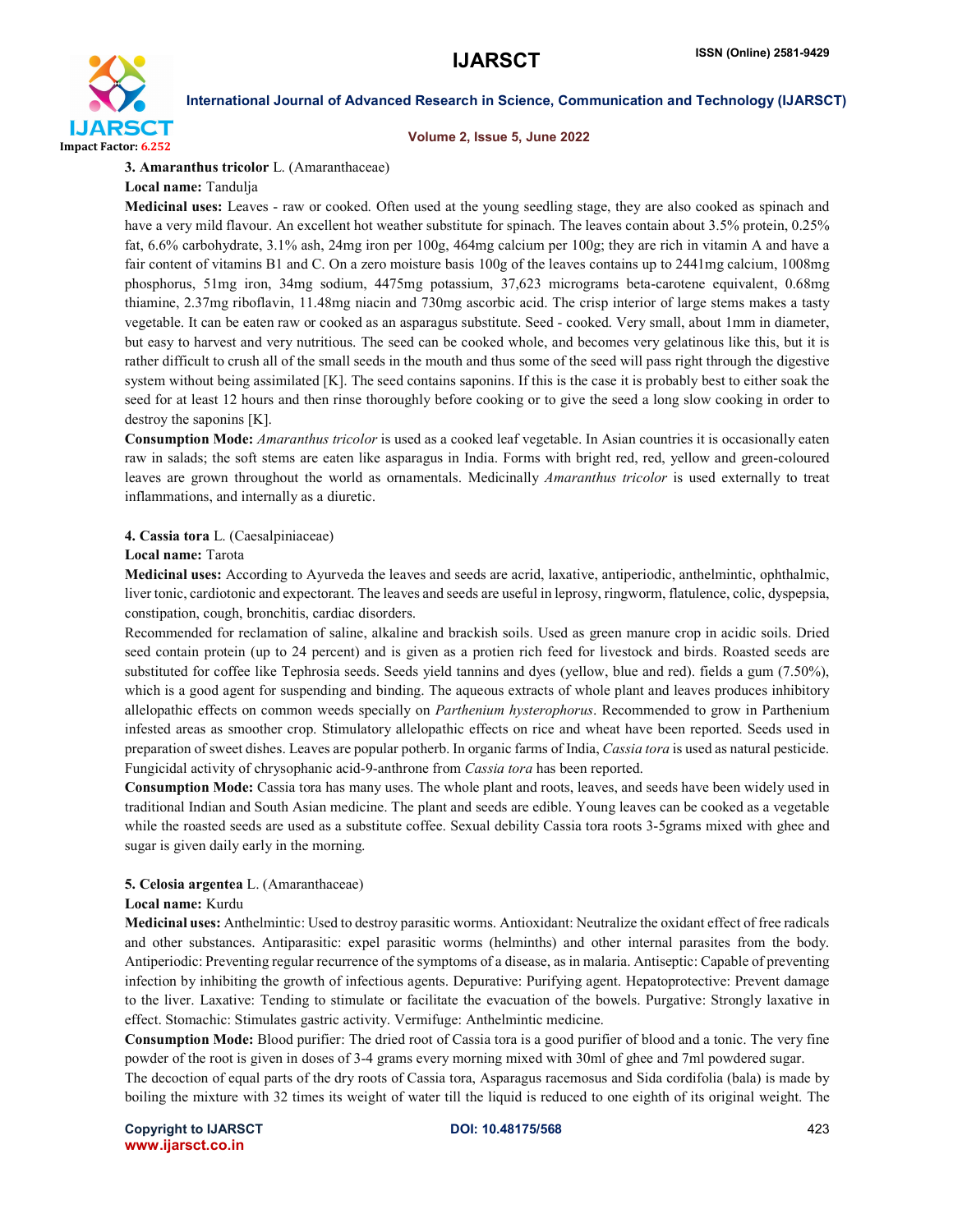

# Volume 2, Issue 5, June 2022

strained decoction is made into syrup by boiling it with twice its weight of sugar 14-28ml of this syrup is taken with powdered cardamoms twice a day with milk for six weeks. It is also used as leafy vegetable. The roasted seeds are used like coffee. For this purpose, 2 teaspoon roasted seeds are boiled in one cup water, filtered and taken. Boiled seeds are given to the animals to treat hypogalactia.

# 6. Chenopodium album L. (Chenopodiaceae)

### Local name: Chill

Medicinal uses: This plant was used in folk medicine as antihelmintic, laxative, as a blood purifier, and it was also used for the treatment of hepatic disorders, intestinal ulcers, and burns. Beside these traditional uses, this species is a known antirheumatic remedy in the traditional medicine of Lebanon. The decoction of its aerial parts mixed with alcohol was utilized against rheumatism and arthritis. *C. album* is common in Italy, where it is also known as fat hen, and traditionally consumed boiled or used in salads, soups, and stews.

Consumption Mode: The leaves and young shoots may be eaten raw or cooked as a leaf vegetable,<sup>[18][a]</sup> but should be eaten in moderation due to high levels of oxalic acid. The flower buds and flowers can also be eaten cooked. Each plant produces tens of thousands of black seeds. Quinoa, a closely related species, is grown specifically for its seeds. The Zuni people cook the young plants' greens.

# 7. Glossocardia bosvallia (L.f.) DC. (Astraceae)

### Local name: Khadaksepu

Medicinal uses: Paste of the whole plant is used against physical wounds. Traditional medicinal knowledge and medicinal plants are under threat due to conservative inheritance processes and anthropogenic pressures for various reasons.

Consumption Mode: The leaves and young shoots may be eaten as a leaf vegetable,<sup>[a]</sup> either steamed in its entirety, or cooked like spinach, but should be eaten in moderation due to high levels of oxalic acid.<sup>[20]</sup> Each plant produces tens of thousands of black seeds. These are high in protein, vitamin A, calcium, phosphorus, and potassium. Quinoa, a closely related species, is grown specifically for its seeds.<sup>[21]</sup> The Zuni people cook the young plants' greens.<sup>[22]</sup> Bathua seeds also double up for rice and dal. Napoleon Bonaparte is said to have once relied on bathua seeds to feed his troops during lean times.

In India, the plant is called *bathua* and found abundantly in the winter season.<sup>[24]</sup> The leaves and young shoots of this plant are used in dishes such as soups, curries, and paratha-stuffed breads, common in North India. The seeds or grains are used in *phambra* or *laafi*, gruel-type dishes in Himachal Pradesh, and in mildly alcoholic fermented beverages such as *soora* and *ghanti*. [25] In Haryana state, the *"bathue ka raita"* i.e. the raita (yogurt dip) made with bathua, is very popular in winters.[26]

# 8. Launaea procumbens (Roxb.) Ramayya & Rajagopal (Astraceae)

### Local Name: Pathri

Medicinal uses: *Launaea procumbens* (L.) is traditionally used in the treatment of various human ailments including pulmonary damages. The present study was arranged to evaluate the role of *Launaea procumbens* methanol extract (LME) against carbon tetrachloride (CCl4) induced oxidative pulmonary damages in rat.

Consumption Mode: Pithari plant is used as an emmenagogue in medicine. In Ayurveda, the plant is used as a substitute for Oldenlandia corymbosa. The tribal inhabitants of western Maharashtra use a decoction of the plant as febrifuge. A paste of the fresh Pithari plant is applied to promote healing of sores and wounds. It has a bitter taste and fennel like odour. Besides serving as a medicinal plant Pithari plant is also used in culinary purposes. People of some states in India take Pithari plant as a vegetable.

# 9. Portulaca oleraceae L. (Portulacaceae)

### Local Name: Ghol

Medicinal uses: The young leaves are a very acceptable addition to salads, their mucilaginous quality also making them a good substitute for okra as a thickener in soups. Older leaves are used as a potherb. The seed can be ground into a

Copyright to IJARSCT DOI: 10.48175/568 424 www.ijarsct.co.in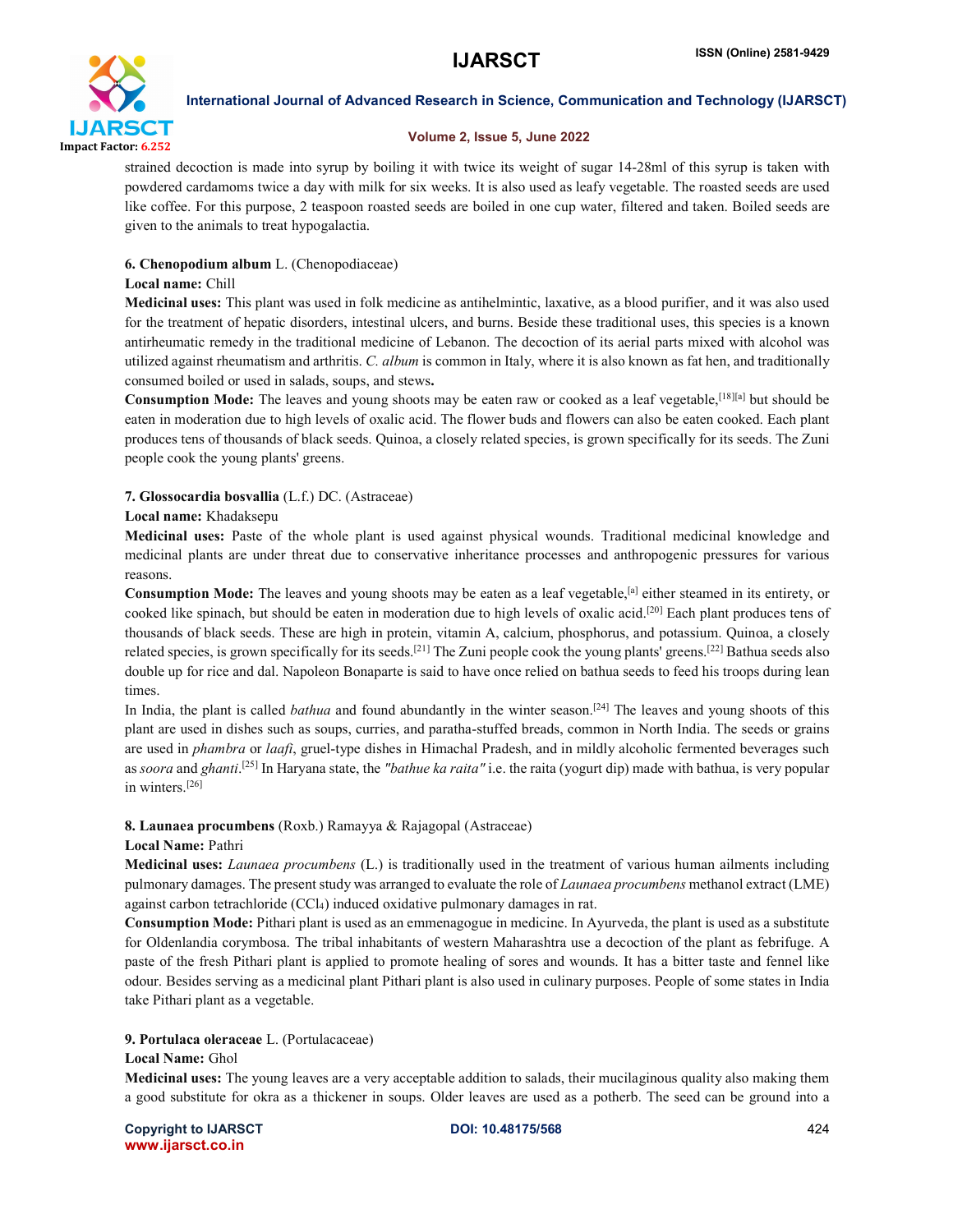

#### Volume 2, Issue 5, June 2022

powder and mixed with cereals for use in gruels, bread, pancakes. The fresh juice is used in the treatment of strangury, coughs and sore. The leaves are poulticed and applied to burns; both the leaves and the plant juice are particularly effective in the treatment of skin diseases and insect stings. A tea made from the leaves is used in the treatment of stomach aches and headaches. The leaf juice is applied to earaches, it is also said to alleviate caterpillar stings. This remedy is not given to pregnant women or to patients with digestive problems. The seeds are tonic and vermifuge. They are prescribed for dyspepsia and opacities of the cornea. To complete the range of its applications, one could mention its use as an insecticide, in which case its juice is poured on to anthills, and also its ornamental use in Roman and medieval gardens. Another authority declared that the distilled water took away pains in the teeth, the seeds, bruised and boiled in wine, were given to children as a vermifuge. In Africa, the whole plant is considered antiphlogistic (takes the heat out) and bactericide in bacillary dysentery, diarrhoea, haemorrhoids, enterorrhaghia. It has been used in prescriptions as an antidiabetic. Externally it is used as a cataplasm of fresh leaves for maturing of abscesses. The seeds are also calmative and will help slake a thirst. An infusion is used as anthelmintic for children to expel roundworms, in high doses as an emetic and also as a cooling drink, with a mild diuretic effect. In Nigeria the plant is used as a diuretic. The bruised leaves are used in external application for erysipelas, treatment of burns and are applied topically to swellings. In Benin area, the plant along with other ingredients is taken as an aid to the development of the foetus.

Consumption Mode: The leaves can be harvested at any time before the plant flowers; they are used fresh or dried. As a significant source of omega-3 oils, *P. oleracea* could yield considerable health benefits to vegetarian and other diets where the consumption of fish oils is excluded. Scientific analysis of its chemical components has shown that this common weed has uncommon nutritional value, making it one of the potentially important foods for the future (Md. Kamal Uddin, 2014).

#### 10. Portulaca quadrifida L. (Portulacaceae)

#### Local name: Hagryaghol

Medicinal uses: The leaves and young shoots of *Portulaca quadrifida* are collected from the wild and are eaten raw. They have a mild pleasant flavour and are frequently used in salads. They are also consumed as a cooked vegetable. In India boiled leaves are mixed with sorghum or pearl millet flour in preparing a kind of bread. Plants are a good feed for pigs, chicken and other birds. Large types are sometimes planted as an ornamental (e.g. in Rwanda) or as a soil binder to prevent erosion (e.g. in Kenya). Medicinally *Portulaca quadrifida* is used less widely but has similar medicinal applications as *Portulaca oleracea* L. The general uses are as a diuretic, to treat rheumatism and gynaecological diseases, as a sedative, analgesic and cardiotonic, to treat fever, disorders of the urinary tract, worm diseases, as a tonic and choleretic, to treat dysentery, and to apply externally to ulcers, eczema and dermatitis.

Consumption Mode: The traditional food plants are regionally very important and local communities rely on them for their nutritional needs. During the coronavirus disease 2019 (COVID-19)-like situations, purslane can be one of the important emergency foods for far-flung areas where food aid is disrupted due to COVID-19-like situations in the future. It is not surprising that COVID-19 has disturbed the global supply chains of the foods, and in the future, such crops can be important for sustaining the communities that lack basic food distribution (Ajya Kumar et. al. 2021).

#### 11. Rivea hypocrateriformis (Desr.) Choisy (Convolvulaceae)

#### Local name: Phanji

Medicinal uses: The plant is also reported for its ethnomedicinal uses in treating cough, headache, skin disease, malaria etc, as well as treating external conditions such as burns, piles and to relieve pain.

Consumption Mode: Leaves and young shoots-cooked and eaten as a vegetable. The leaves are also boiled together with condiments and prepared into dishes such as bhaji. They can be boiled in water, then added to bajri (Millet) or jowari flour which is then made into bread. The plant has high vitamin A content retaining 75-98% of this even when cooked.

The laeves are a good functional food. They contain a range of active compounds and possess mild antioxidant potential. The plant is good source of energy and micronutrients and can be used as nutritious leafy vegetable in daily life and specifically in conditions such as when suffering from cough, skin disease and ashthma.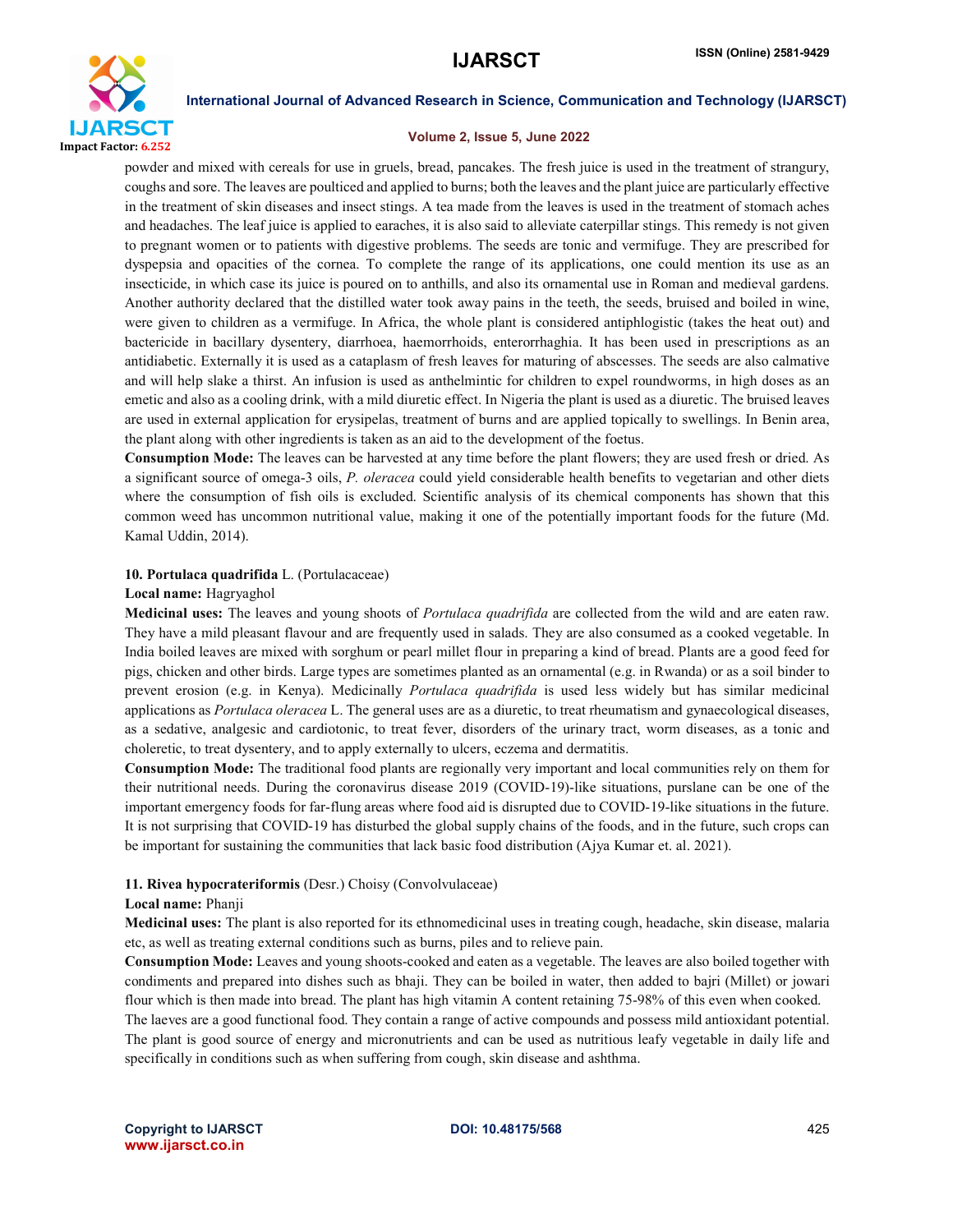

Volume 2, Issue 5, June 2022

12. Trianthema portulacastrum L. (Aizoaceae)

Local Name: Osu

Medicinal uses: In Africa the young tops and leaves of *Trianthema portulacastrum* are eaten as a cooked vegetable or in soups; there are records of such use from Ghana, Cameroon and Tanzania. In India and South-East Asia it is similarly used. However, the plant may cause diarrhoea or paralysis, particularly when older leaves are eaten. When used as a fodder, it can produce similar effects and most domestic animals refuse to eat it. The seeds are harmful contaminants in food grains and other crop seeds. The plant has a potential value as a source of organic matter. The roots have cathartic and stomachic properties and in Africa, the Philippines, Thailand and India they are used to relieve obstructions of the liver and to relieve asthma. In Asia they are given as an emmenagogue and in large doses as an abortifacient. The leaves are diuretic and are applied in the treatment of oedema, jaundice, painful discharge of urine and dropsy. A decoction of the herb is used as a vermifuge and is useful in rheumatism; it is considered an antidote to alcoholic poisoning. The fleshy nature of the leaves makes them suitable for use as a wound-dressing or poultice. In Nigeria the old leaves are used in a treatment against gonorrhoea. In Gabon a decoction of the powdered root is taken to treat venereal discharge. Dried plants are occasionally traded in local markets and by herbalists.

Consumption Mode: Curry with Pulses and Garlic. Green leafy vegetables are very important among the foods as they are a good source of vitamins and minerals for human beings. Dark greens are nutrient-rich than light colored vegetables.



Glossocar<br>10. Potula

### II. RESULT

The study area is floristically rich and includes various useful wild leafy vegetable species. The present survey encompasses 11 wild leafy vegetable species belonging to 8 family and 9 genera tabulated with botanical name, local name, family, consumption mode and medicinal uses of wild leaf vegetable plants. A maximum of 04 plants from Amaranthaceae, 02 from Portulacaceae 02 Astraceae, 01 Convolvulaceae, 01 Chenopodiaceae, 01 Caesalpiniaceae, 01 Aizoaceae (Table.1 and Fig. 1).

#### III. CONCLUSION

The people of Marathwada region have rich knowledge on use of wild leaf vegetable plant species. Uses of wild leafy vegetables provide seasonal, staple foods and important alternative to the agriculturally cultivated crops. The study revealed that the distribution, traditional knowledge and importance of wild leafy vegetable species utilization in the past and present in Marathwada region. It shows that wild leafy vegetable use is influenced by traditional knowledge, culture, and socio- economic conditions. Many valuable wild food plants are familiar to certain areas or to certain communities

Copyright to IJARSCT DOI: 10.48175/568 426 www.ijarsct.co.in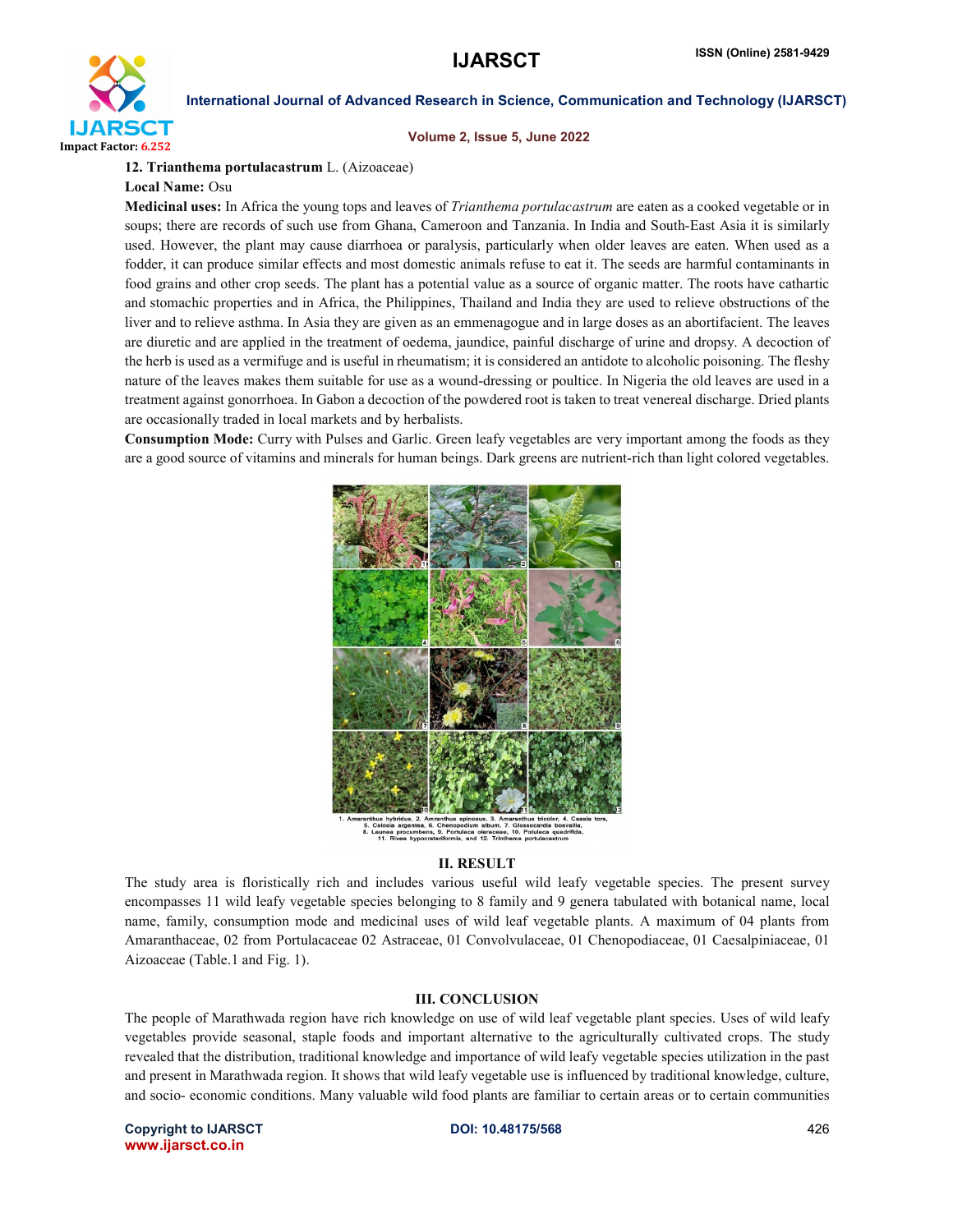

### Volume 2, Issue 5, June 2022

but are unknown to others. Wild leafy vegetables are not only sources of food and nutrients to the local communities, but could also be means of income generation, if managed sustainably (Uprety Y, 2012). Several wild leafy vegetables can benefit local people not only as food, but also with their medicinal properties. These multi-valued resources are threatened by several anthropogenic and natural causes such as land-use change, habitat destruction, unscientific harvesting, overgrazing and invasive species. Therefore, sustainable management of these resources for the wellbeing of the local communities as well as to conserve biodiversity is of the most importance and could also contribute to preserve cultural and genetic diversity (Uprety Y, 2012). Inclusion of wild leafy vegetable species in community forest management plans would be the most realistic conservation and livelihood approach for the study areas as most forests are managed by community forest user groups.

# ACKNOWLEDGEMENT

Author is very much thankful to the Head, Department of Botany, Dr. B. A. M. U. Aurangabad for providing herbarium facilities for confirmation & identifications of the species. Author is also thankful to Principal, Shivaji Mahavidyalaya Renapur Dist.Latur for valuable suggestions and constant encouragement.

### **REFERENCES**

- [1]. Ajay Kumar, Sajana Sreedharan, Pardeep Singh, Enoch G. Achigan-Dako and Nirala Ramchiary 2021. Improvement of a Traditional Orphan Food Crop, *Portulaca oleracea* L. (Purslane) Using Genomics for Sustainable Food Security and Climate-Resilient Agriculture. Front. Sustain. Food Syst. Vol. 5: Article 711820: pp. 1-16.
- [2]. Bown Deni: The Royal Horticultural Society. Encyclopedia of Herbs and their uses. Dorling Kindersley Book. 1995. ISBN No. not given. CN 5672.
- [3]. Chiej R.: The Macdonald Encyclopoedia of Medicinal Plants. Reprinted 1988. Macdonald Orbis. 1984 ISBN No. 0-356-10541-5 (hb), -10542-3 (pb).
- [4]. Duke, J. A. & Ayensu, E. S., Medicinal Plants of China. 2 Vols. 705 S., 1300 Strichzeichnungen. Reference Publ., Inc. Algonac. Michigan, 1985 ISBN 0-917266-20-4.
- [5]. Grieve M. 1984 A Modern Herbal. Penguin ISBN 0-14-046-440-9
- [6]. Hilou A, Ouedraogo I , Sombié PAED , Guenné S , Paré D and Compaoré M, 2016. Leafy Amaranthus Consumption Patterns In Ouagadougou, Burkina Faso. African Journal of Food, Agriculture, Nutrition and Development. Vol. 16: (14), pp.11248-11264.
- [7]. Kasture SW, Rathod OS. A sacred groove from Marathwada, Bioinfolet. 2006; 3(1): 52-54
- [8]. Kegan Paul London and Henley. A barefoot doctor's manual prepared by the revolutionary health committee of human province routledge 1978.
- [9]. Md. Kamal Uddin, Abdul Shukor Juraimi, Md Sabir Hossain, Most. Altaf Un Nahar, Md. Eaqub Ali, and M. M. Rahman, 2014. Purslane Weed (Portulaca oleracea): A Prospective Plant Source of Nutrition, Omega-3 Fatty Acid, and Antioxidant Attributes. *The Scientific World Journal* pp. 1-7.
- [10]. Naik, V.N. (1998). Flora of Marathwada. Vol. I & II, Amurt Prakashan, Aurangabad.
- [11]. Naik VN. Flora of Osmanobad. Aurangabad: Venus publishers; 1979.
- [12]. Okafor Izuchukwu Azuka\*1, Ayalokunrin Mary B. 2 and Orachu Lovina Abu2. 2014. A review on *Portulaca oleracea* (Purslane) plant – Its nature and biomedical benefits, *International Journal of Biomedical Research* 05 (02). 75-80.
- [13]. Prashanth Kumar, G M1 and N Shiddamallayya, 2014. Documentation of Wild Leafy Vegetables of Hassan District, Karnataka, and International Journal of Pure & Applied Bioscience 2 (1): 202-208
- [14]. Rathod OS, Chavan VB, Zare MK, Kagne RM. Ethanomedicinal uses of some uncommon angiospermic plant in Nanded District of Marathawada. New Delhi: NISCAIR-CSIR; 2001.
- [15]. Survase S. A. and Dhabe A. S. 2013. "bamu" herbarium and herbarium techniques Journal of Bioinfolet, Vol. 10: 4a. 1177-1180.
- [16]. Tanaka. T. & Nakao S. 1976. Tanaka's Cyclopedia of Edible Plants of the World. Keigaku Publishing; Tokyo.
- [17]. Trivedi PC. Ethanomedicinal plants of India. Jaipur: Aavishkar Publishers; 2007.